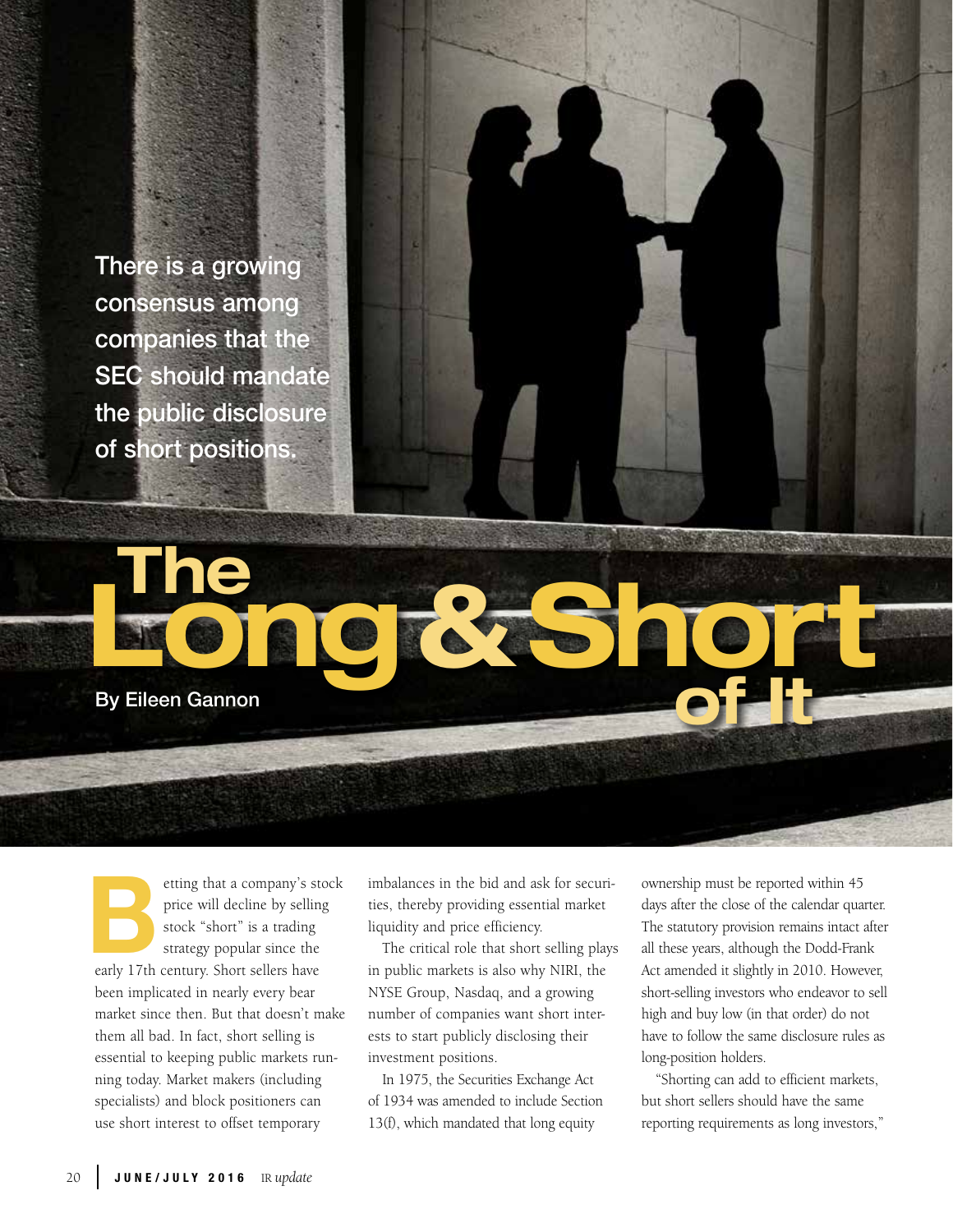says Derek Cole, president of Investor Relations Advisory Solutions, and a former chairman of NIRI's Board of Directors.

It's important to clarify the difference. Short selling occurs when a trader sells shares that he or she does not own. A trader executes a short sale by borrowing shares from a broker for a small fee with the intent to buy the stock back sometime in the future. Short selling requires minimal capital upfront and can be an easy hedge. Opposite of long investing, short selling is profitable if the stock price falls between the time it's sold and is purchased.

Short selling has recently attracted more scrutiny due to the increasing size of trades and number of companies affected. Hedge funds making billiondollar bets draw a lot of attention. But small companies can feel the heat too. Thinly traded companies, who can benefit the most from the liquidity that short selling offers, can also suffer the most from wholesale selling when the shorts decide to exit en masse.

Companies in industry sectors (such as technology, pharmaceutical, and biotechnology), with lengthy product development cycles before becoming profitable, are particularly vulnerable to short-selling abuses. For instance, the lack of transparency has allowed some hedge funds to short a company's stock, file a specious challenge to a company's patent, and then profit when the company's shares fall when the patent dispute becomes public, according to the Biotechnology Innovation Organization, which represents 1,100 biotech companies and research organizations. In some cases, investors with short positions have deliberately released misleading information or even tried to interfere with a company's operations to drive down its share price. When that happens, the

opacity of short sellers can undermine investor confidence.

## NIRI-NYSE Rulemaking Petition

In October 2015, NIRI and NYSE filed a joint rulemaking petition that asked the U.S. Securities and Exchange Commission (SEC) to implement provisions of the Dodd-Frank Act "to require the periodic public disclosure of short-sale activities by institutional investment managers." That petition seeks disclosure on at least a quarterly basis and with no more than a two-week delay before positions are made public. NIRI and NYSE call for broadly defining "short positions" to include not only short sales, but also derivative and similar transactions having the same economic impact.

The petition follows another NIRI-NYSE petition submitted to the SEC in February 2013 that asks for more timely disclosure of long positions under Section 13(f). Their goal is to "improve public disclosure standards and broaden the accessibility of relevant data to the investors and listed companies." That petition, which was joined by the Society of Corporate Secretaries and Governance Professionals, asks the SEC to reduce the 13(f) reporting period from 45 days to two business days after the end of a quarter.

"With the advances in technology, I also think the time period for both reporting requirements should be shortened," added Cole.

### Additional Support for Reform

Since NIRI and NYSE filed their shortdisclosure petition, other industry organizations have voiced similar views. In December, Nasdaq submitted its own rulemaking petition with the SEC that asks for public disclosure of short positions.

"As Congress recognized, it is incongruous that certain investors who accumulate long positions are required to publicly disclose their holdings, but there is no corresponding obligation for short sellers to do so, including synthetic or derivative instruments that allow an investor to profit from a loss in value of the underlying security," Nasdaq stated in its petition. "This asymmetry has several deleterious effects: it deprives companies of insights into trading activity and limits their ability to engage with investors, the market of information to ensure it functions efficiently and fairly, and investors of information to use to make meaningful investment decisions."

Nasdaq points out in its petition that other global markets, including the United Kingdom, France, Spain, and the European Union, have adopted rules that require individual institutions to report net short positions to regulators and to the public.

A diverse group of companies, such as Freeport McMoRan, BOK Financial, GoPro, Primoris Services Corp., and PRA Group, have submitted comment letters in support of short-position reporting. In its letter, the Biotechnology Innovation Organization argues that "the current lack of transparency around short positions is enabling trading behaviors that unfairly harm growing companies and their investors."

Cole, like his former IR colleagues in the biotechnology and pharmaceutical industries, has faced tough battles with short sellers. He knows first-hand how companies can suffer from a lack of investor transparency.

"Part of the problem in the current system is that real-time, short-selling information is available, but only to a select group of people," explained Cole. These can include traders, back-office employees, the third party executing the trades, and people involved in block trades.

"If an investor is accessing public capital, then public disclosures should simply be part of the process," said Cole.